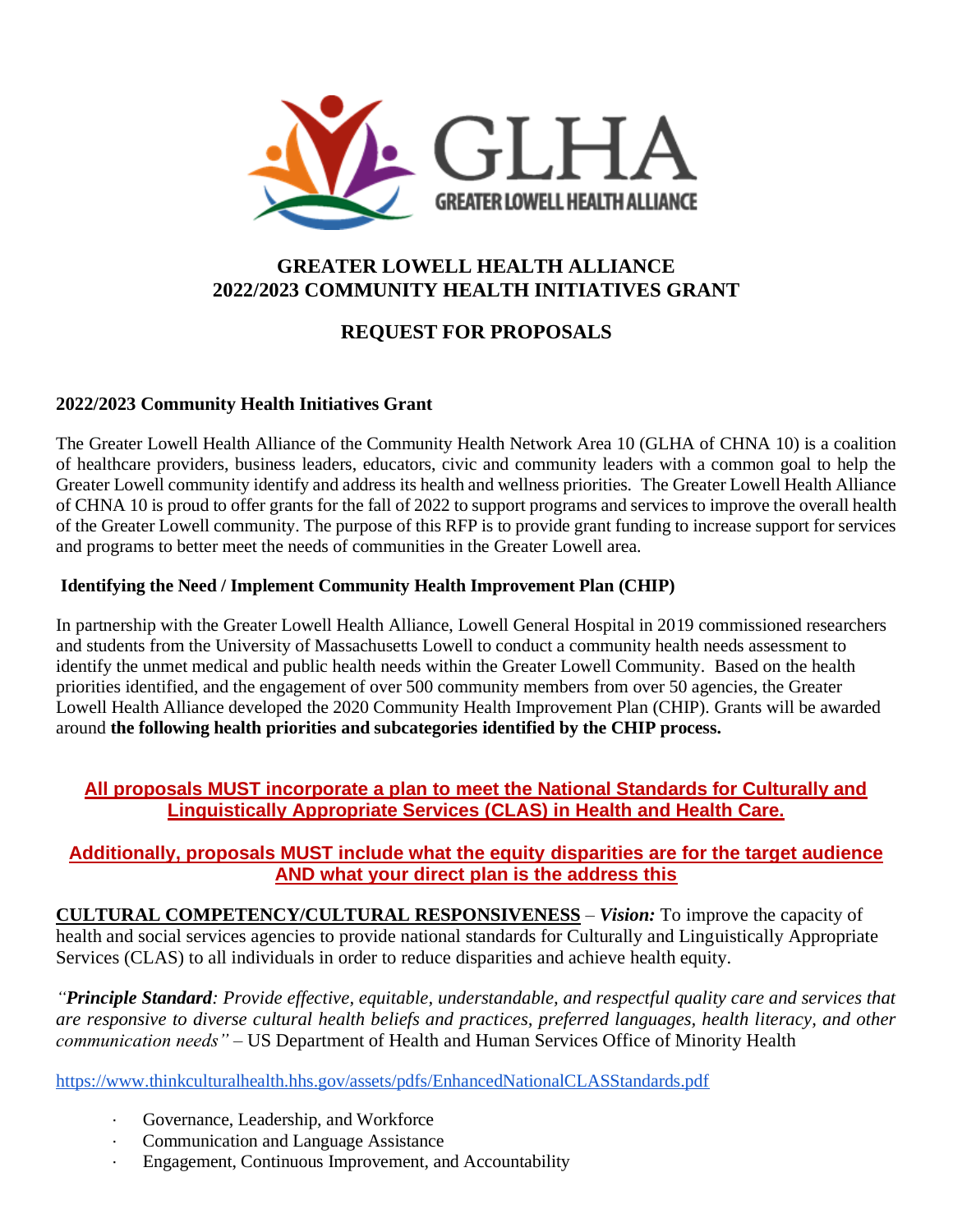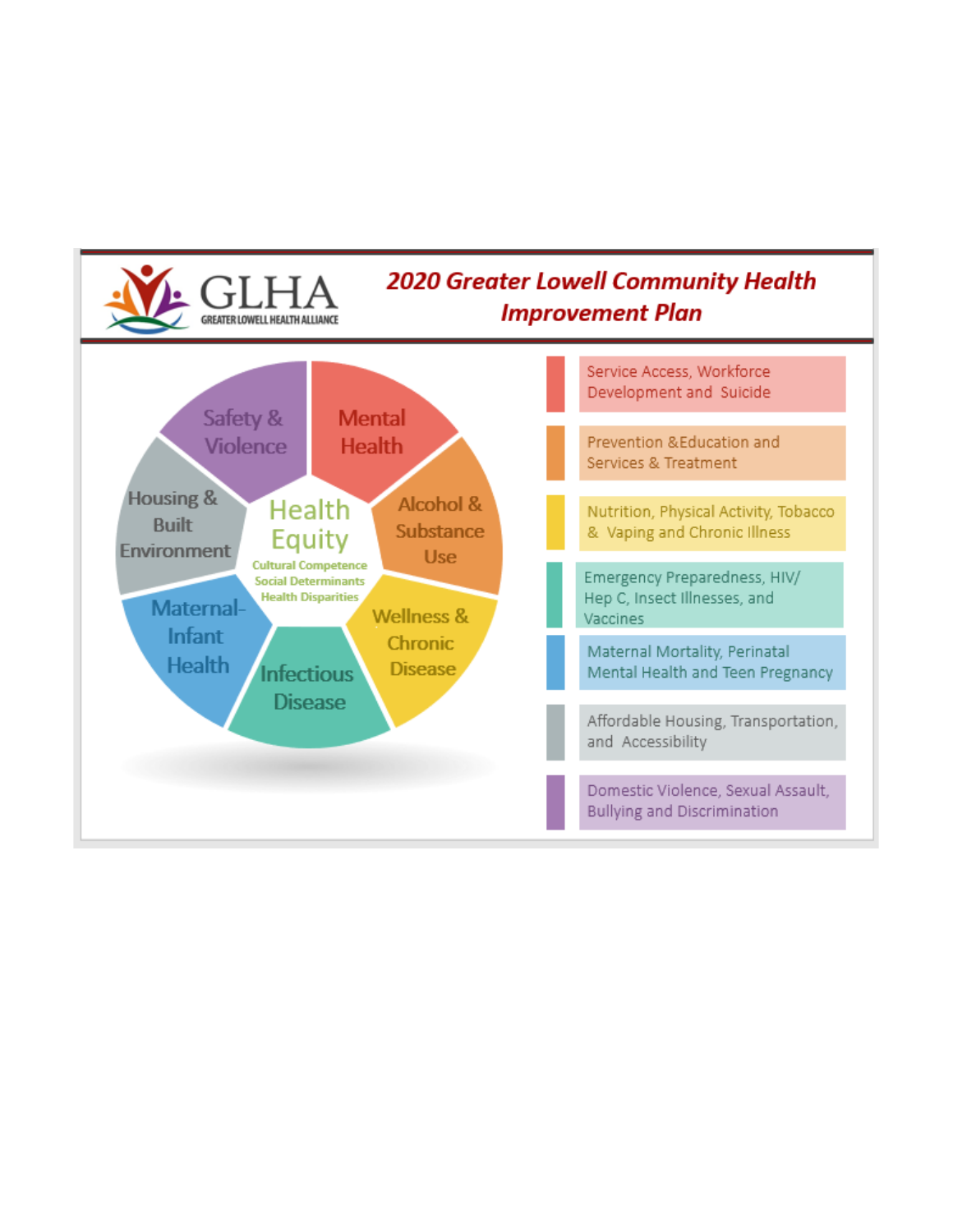| <b>Health Priority: Alcohol/Substance Misuse</b>                                                                                                                                                                                                                                                                                                                                             |                                                                                                                                                                                                                                                                                                                                                                                                                                           |                                                                                                                                                                                                                                                                                                             |
|----------------------------------------------------------------------------------------------------------------------------------------------------------------------------------------------------------------------------------------------------------------------------------------------------------------------------------------------------------------------------------------------|-------------------------------------------------------------------------------------------------------------------------------------------------------------------------------------------------------------------------------------------------------------------------------------------------------------------------------------------------------------------------------------------------------------------------------------------|-------------------------------------------------------------------------------------------------------------------------------------------------------------------------------------------------------------------------------------------------------------------------------------------------------------|
| <b>Subcategories</b>                                                                                                                                                                                                                                                                                                                                                                         | <b>Specific Activity Targets</b>                                                                                                                                                                                                                                                                                                                                                                                                          | <b>Priority</b><br>given<br>to<br>projects that:                                                                                                                                                                                                                                                            |
| 1. Prevention and<br><b>Education:</b><br>Projects that increase the number<br>of community residents<br>receiving comprehensive,<br>evidence-based prevention<br>education addressing a range of<br>substances,<br><b>OR</b><br>Projects that increase the<br>understanding of evidence-based<br>and culturally competent<br>practices related to substance use<br>prevention and treatment | 1. Projects that evidence-based in-school<br>programs in Greater Lowell communities<br>2. Projects that provide training/education<br>regarding evidence-based best practices for<br>management of substance use disorder<br>3. Projects that collect data regarding<br>current practices and needs regarding<br>treatment, bias, and stigma for areas of<br>focus (SUDs, LGBTQ, engagement of<br>pediatricians, provider burn out, etc.) | - Consider the factors that<br>limit access to services, like<br>transportation,<br>insurance/cost, immigration<br>status, mobility, language,<br>etc.<br>- Protect the confidentiality<br>of participants in programs<br>- Consider education<br>regarding substances other<br>than/in addition to opiates |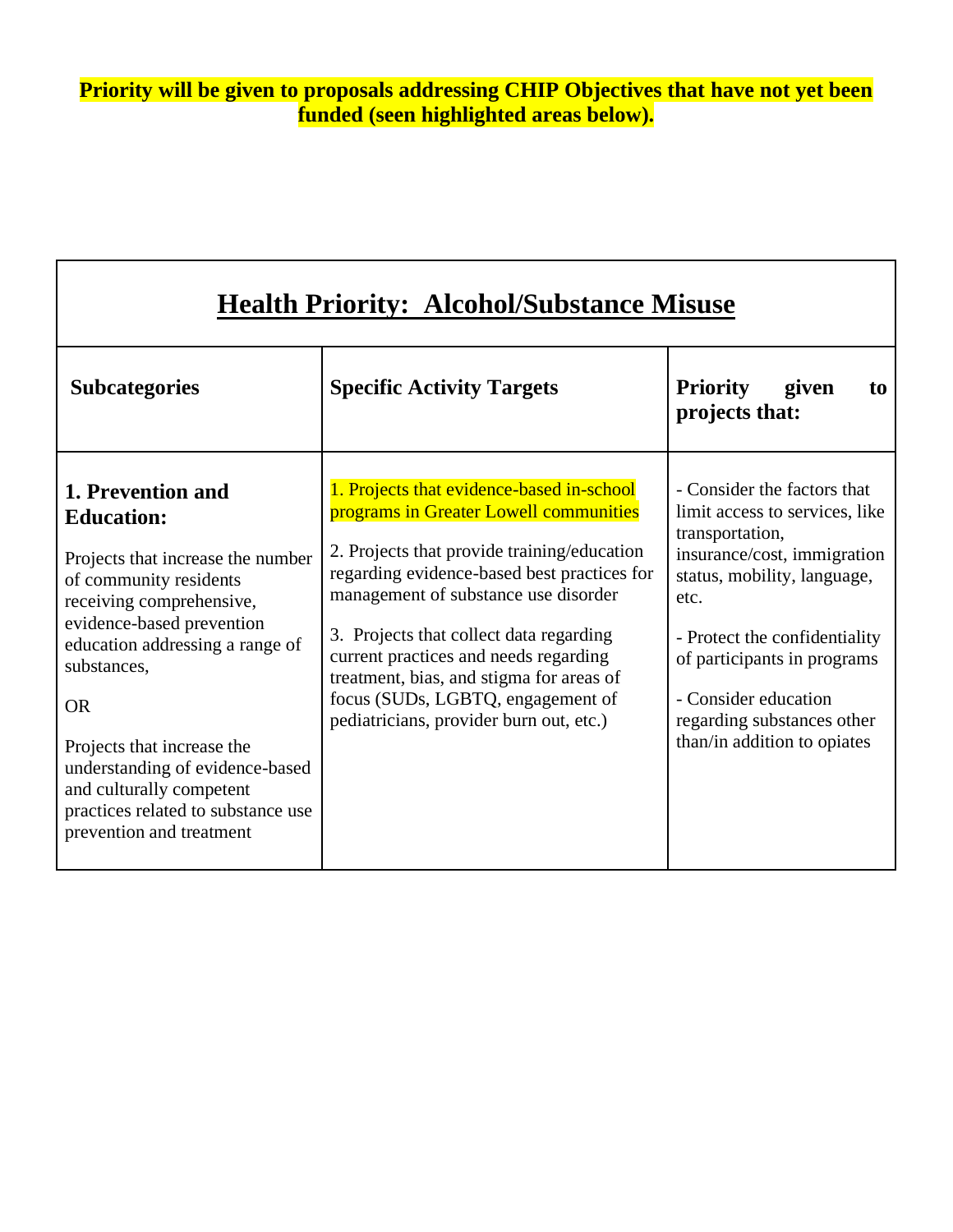| 2. Services and Treatment:<br>Projects that increase the<br>accessibility of available<br>treatment for alcohol and SUD,<br><b>OR</b><br>Projects that reduce the number<br>of individuals dying from opiate<br>overdose | 1. Projects that aim to collect data regarding<br>barriers to services and treatment<br>particularly for the following areas of<br>focus: transportation barriers and<br>sustainability of transportation programs,<br>re-entering from incarceration, programs<br>for refugees/immigrants, programs and<br>services for youth<br>2. Projects that reduce overdose and death<br>from overdose | - Include evidence-based<br>and culturally competent<br>training and education<br>- Consider the<br>disproportionate effects of<br>alcohol and SUD on<br>different populations and<br>communities<br>- Include the voices of<br>people affected by alcohol<br>and SUD in their design,<br>implementation, and<br>evaluation<br>-Specifically target social |
|--------------------------------------------------------------------------------------------------------------------------------------------------------------------------------------------------------------------------|-----------------------------------------------------------------------------------------------------------------------------------------------------------------------------------------------------------------------------------------------------------------------------------------------------------------------------------------------------------------------------------------------|------------------------------------------------------------------------------------------------------------------------------------------------------------------------------------------------------------------------------------------------------------------------------------------------------------------------------------------------------------|
|                                                                                                                                                                                                                          |                                                                                                                                                                                                                                                                                                                                                                                               | determinants of health in<br>their program design                                                                                                                                                                                                                                                                                                          |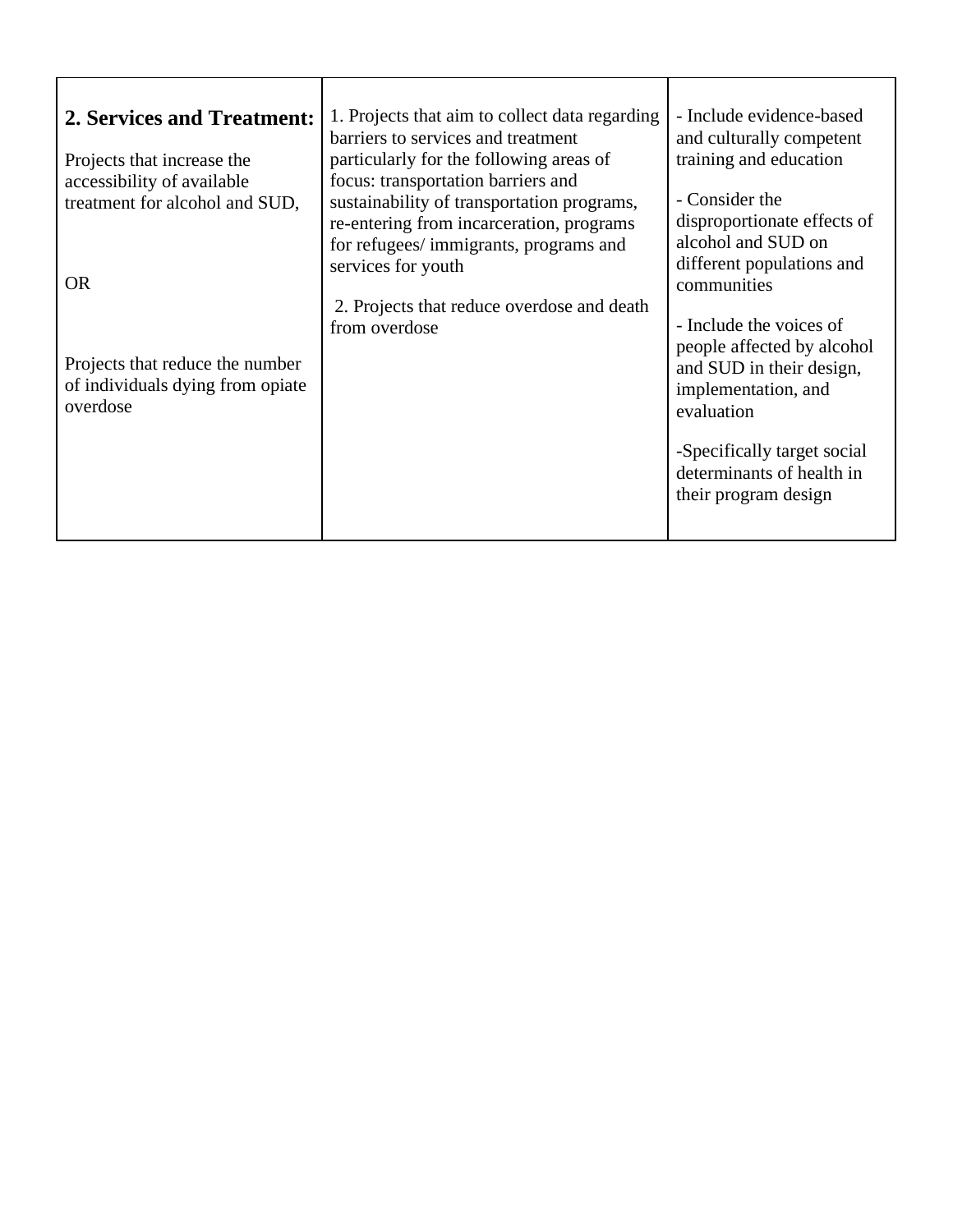|  | <b>Health Priority: Behavioral Health</b> |  |
|--|-------------------------------------------|--|
|  |                                           |  |

| <b>Subcategories</b>                                                                                                                                                                                                                                                                                                                                     | <b>Specific Activity/Targets</b>                                                                                                                                                                                                                                                                                                                                                                                                                                                                                                                                                     | <b>Priority</b><br>given<br>to<br>projects that:                                                                                                                                                                                                                                                                                      |
|----------------------------------------------------------------------------------------------------------------------------------------------------------------------------------------------------------------------------------------------------------------------------------------------------------------------------------------------------------|--------------------------------------------------------------------------------------------------------------------------------------------------------------------------------------------------------------------------------------------------------------------------------------------------------------------------------------------------------------------------------------------------------------------------------------------------------------------------------------------------------------------------------------------------------------------------------------|---------------------------------------------------------------------------------------------------------------------------------------------------------------------------------------------------------------------------------------------------------------------------------------------------------------------------------------|
| <b>1. Service Access:</b><br>Projects that increase access to<br>mental and behavioral health<br>services through increasing<br>understanding of services offered,<br>decreasing stigma regarding<br>mental health needs, and<br>diversifying the range of services<br>to specifically target gaps in<br>services available to particular<br>populations | 1. Projects that increase services that<br>specialize in youth, elders, veterans,<br>people whose primary language is not<br>English, and LGBTQ community<br>members<br>2. Projects that expand capacity of<br>support groups in each community<br>specializing in group support for<br>community-specific topic areas (for<br>example, elders in isolation, caregivers<br>of people with SUD, people<br>experiencing homelessness, people with<br>eating disorders, etc.)<br>3. Projects that contribute to efforts to<br>reduce the waiting time for behavioral<br>health services | - Consider the factors that<br>limit access to services, like<br>transportation,<br>insurance/cost, immigration<br>status, mobility, language,<br>etc.<br>- Address the needs of<br>populations outside of<br>Lowell and in surrounding<br>communities<br>- Include team leaders who<br>are also members of key<br>stakeholder groups |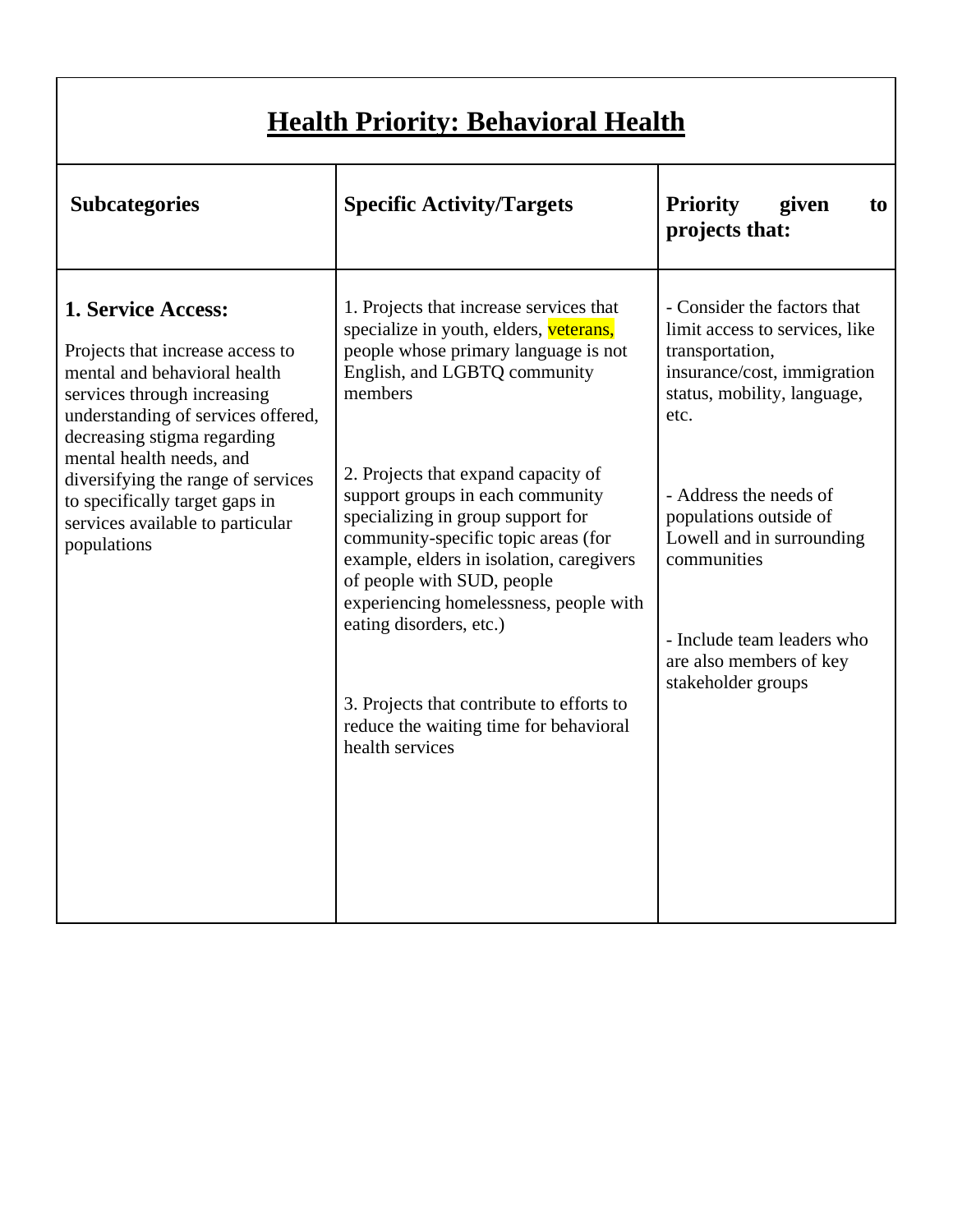| <b>2. Workforce Development:</b><br>Projects that improve the<br>recruitment and retention of a<br>diverse and credentialed mental<br>health workforce to improve<br>service access | 1. Projects that provide training to<br>existing providers relevant to service<br>delivery to populations of focus<br>2. Projects that contribute to efforts to<br>increase the number of psychiatrists,<br>social workers, recovery coached,<br>providers offering services to children,<br>and multilingual providers<br>3. Projects that engage in policy actions<br>relevant to the development of the<br>mental health workforce. | - Include evidence-based and<br>culturally competent training<br>and education<br>- Engage providers in smaller<br>practices or non-traditional<br>care settings<br>- Engages in strategies to<br>ensure a diverse candidate<br>pool |
|-------------------------------------------------------------------------------------------------------------------------------------------------------------------------------------|----------------------------------------------------------------------------------------------------------------------------------------------------------------------------------------------------------------------------------------------------------------------------------------------------------------------------------------------------------------------------------------------------------------------------------------|--------------------------------------------------------------------------------------------------------------------------------------------------------------------------------------------------------------------------------------|
| 3. Suicide:<br>Projects that decrease the rate of<br>suicide, suicide attempts and<br>suicidal ideation through education<br>and building resource capacity                         | 1. Projects that conduct a needs and<br>assets assessment specific to issues of<br>suicide and suicidal ideation for our<br>community<br>2. Projects that provide suicide<br>prevention education or expand the<br>capacity of existing education programs                                                                                                                                                                             | - Specifically address<br>disparate rates of suicide or<br>suicidal ideation among<br>specific groups, including<br>youth, LGBTQ folks, and<br>veterans                                                                              |
|                                                                                                                                                                                     | 3. Projects that involve advocacy for<br>funding/policy changes to address<br>limitations on services for target<br>populations relevant to suicide<br>prevention (i.e. access to in-patient<br>treatment for youth, etc.)                                                                                                                                                                                                             |                                                                                                                                                                                                                                      |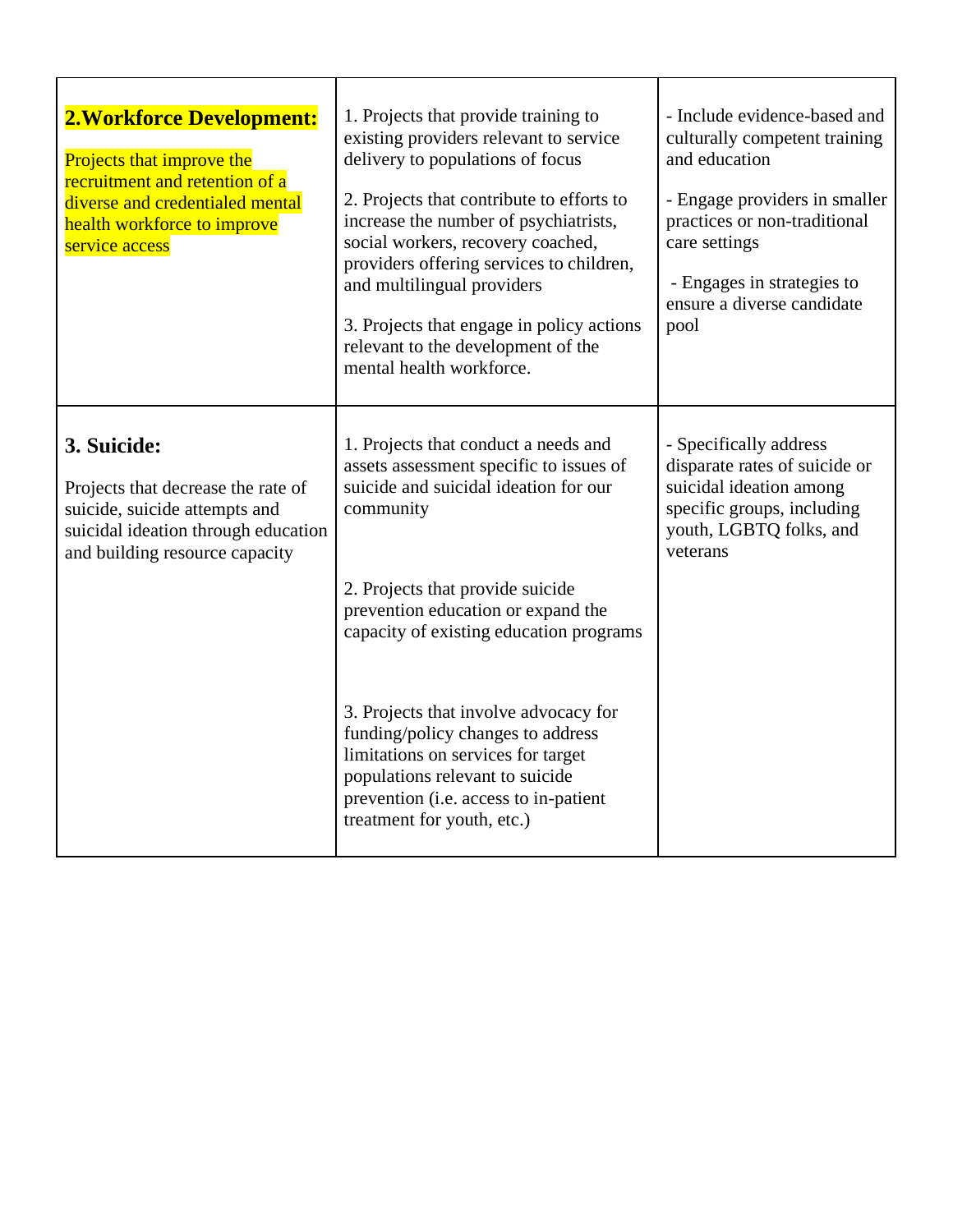# **Health Priority: Wellness and Chronic Disease**

| <b>Subcategories:</b>                                                                                                                                                                                                                                                                                                                                                                                                                                                                                      | <b>Specific Activity Targets</b>                                                                                                                                                                                                                                                                                                                                                                                                                                                                                                                                                             | Priority given to projects<br>that:                                                                                                                                                                                                                                                                                                                                     |
|------------------------------------------------------------------------------------------------------------------------------------------------------------------------------------------------------------------------------------------------------------------------------------------------------------------------------------------------------------------------------------------------------------------------------------------------------------------------------------------------------------|----------------------------------------------------------------------------------------------------------------------------------------------------------------------------------------------------------------------------------------------------------------------------------------------------------------------------------------------------------------------------------------------------------------------------------------------------------------------------------------------------------------------------------------------------------------------------------------------|-------------------------------------------------------------------------------------------------------------------------------------------------------------------------------------------------------------------------------------------------------------------------------------------------------------------------------------------------------------------------|
| 1. Prevention and Education:<br>Projects that increase the<br>knowledge of and access to<br>community health resources for<br>individuals and/or providers<br>relevant to the prevention and<br>management of targeted chronic<br>conditions (i.e. asthma/COPD,<br>diabetes, heart disease, cancer,<br>obesity and related illnesses,<br>health effects of aging, etc.)                                                                                                                                    | 1. Projects that provide educational<br>workshops, trainings, materials or<br>other programs that promote<br>wellness to reduce the burdens or<br>risks of chronic illness<br>2. Projects that address<br>smoking/vaping and their health<br>impacts                                                                                                                                                                                                                                                                                                                                         | - Take into consideration<br>participants' need for flexible<br>scheduling, transportation, and/or<br>childcare<br>- Target populations<br>disproportionately impacted by<br>health disparities in these areas<br>(i.e. asthma in Hispanic children)<br>- Articulate plans to scale up<br>interventions to reach all<br>communities in Greater Lowell<br>Area           |
| 2. Community Resources:<br>Projects that consolidate and make<br>accessible the various community<br>resources that serve individuals'<br>needs for food, shelter, healthcare,<br>housing assistance, childcare, etc.,<br>which are vital for promoting and<br>protecting wellness<br><b>OR</b><br>Projects that establish baseline<br>data regarding the services<br>available and services accessed in<br>the community that are relevant to<br>promoting wellness and managing<br>chronic health issues | 1. Projects that highlight<br>collaboration between agencies to<br>promote equitable access to<br>nutritious food<br>2. Projects that support the scale<br>up of existing community wellness<br>initiatives (i.e. community gardens,<br>asthma spacer distribution<br>programs, age-friendly initiatives)<br>to communities within the Greater<br>Lowell area outside of the Lowell<br>3. Projects that engage in data<br>collection and assessment<br>regarding resource access across<br>the Greater Lowell region (i.e.<br>food audits, preventative health<br>service utilization, etc.) | - Adapt of design materials to meet<br>language and cultural diversity<br>considerations<br>- Reflect the needs of all<br>communities within Greater<br>Lowell<br>- Target programs to specifically<br>address disparate access to<br>community wellness resources,<br>particularly for low-income<br>community members,<br>immigrants/refugees, veterans, and<br>youth |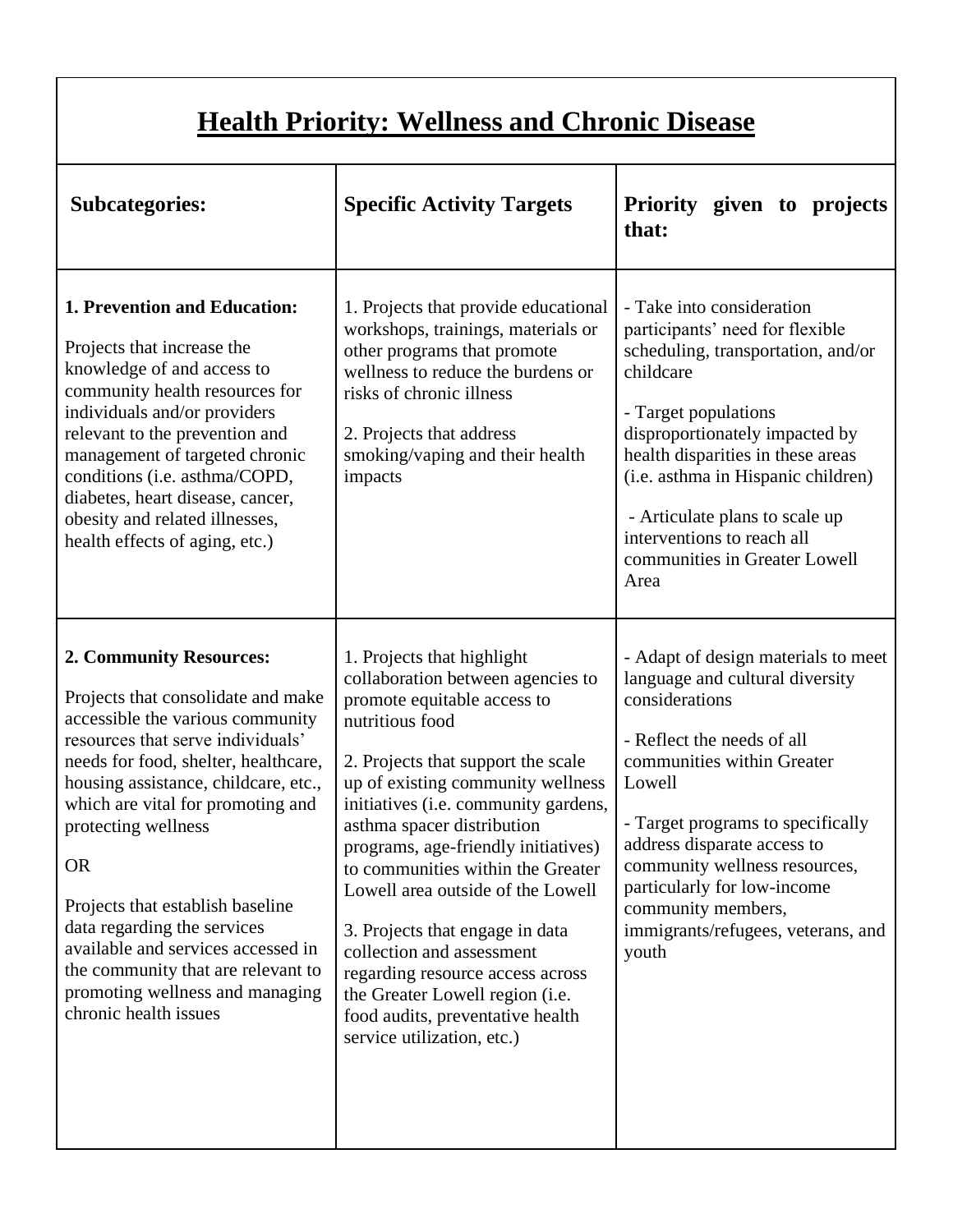# **Health Priority: Infectious Disease**

| <b>Subcategories</b>                                                                                                                                                                                                                                             | <b>Specific Activity Targets</b>                                                                                                                                                                                                                                                                                                                                                                                                 | Priority given to projects<br>that:                                                                                                                                                                    |
|------------------------------------------------------------------------------------------------------------------------------------------------------------------------------------------------------------------------------------------------------------------|----------------------------------------------------------------------------------------------------------------------------------------------------------------------------------------------------------------------------------------------------------------------------------------------------------------------------------------------------------------------------------------------------------------------------------|--------------------------------------------------------------------------------------------------------------------------------------------------------------------------------------------------------|
| 1. Emergency<br><b>Preparedness:</b><br>Projects that increase the capacity<br>of the community response to a<br>major disease outbreak event,<br>across all sectors of critical need<br>including health care access, food<br>security, housing stability, etc. | 1. Projects that support efforts to<br>collaborate between agencies and<br>sectors to collect data or develop a<br>strategic action plan to support<br>community members and efficiently<br>deploy community resources in the<br>event of an emergency                                                                                                                                                                           | - Collaborate across<br>communities in Greater<br>Lowell, including cultural<br>communities<br>- Incorporate knowledge from<br>the experience of the current<br>Covid-19 pandemic                      |
| $2.$ HIV/Hep C:<br>Projects that decrease the new<br>infection rate of both HIV and Hep<br>C, as well as increase the<br>accessibility of evidence-based<br>services for people living with HIV<br>and/or Hep C                                                  | 1. Projects that support and scale up<br>the capacity of existing community<br>programs working to prevent HIV/Hep<br>C infection and support people living<br>with HIV/HEP C<br>2. Projects that provide<br>education/training for community<br>members and providers regarding best<br>practices for the treatment and<br>management of HIV and Hep C, with a<br>specific focus on issues of cultural<br>competence and stigma | - Consider the specific needs<br>of people living with HIV/Hep<br>C who are also homeless,<br>speak a language other than<br>English, and/or have limited<br>access to transportation for<br>treatment |
| <b>3. Tick and Insect Illnesses:</b><br>Projects that increase knowledge<br>of the evidence-based prevention<br>and management of tick and other<br>insect borne illnesses                                                                                       | 1. Projects that support the creation<br>and distribution of city-specific<br>materials and resources relevant to the<br>community management of and<br>response to insect-borne illnesses                                                                                                                                                                                                                                       | - Have engaged community<br>stakeholders in all levels of<br>planning and executing project<br>initiatives                                                                                             |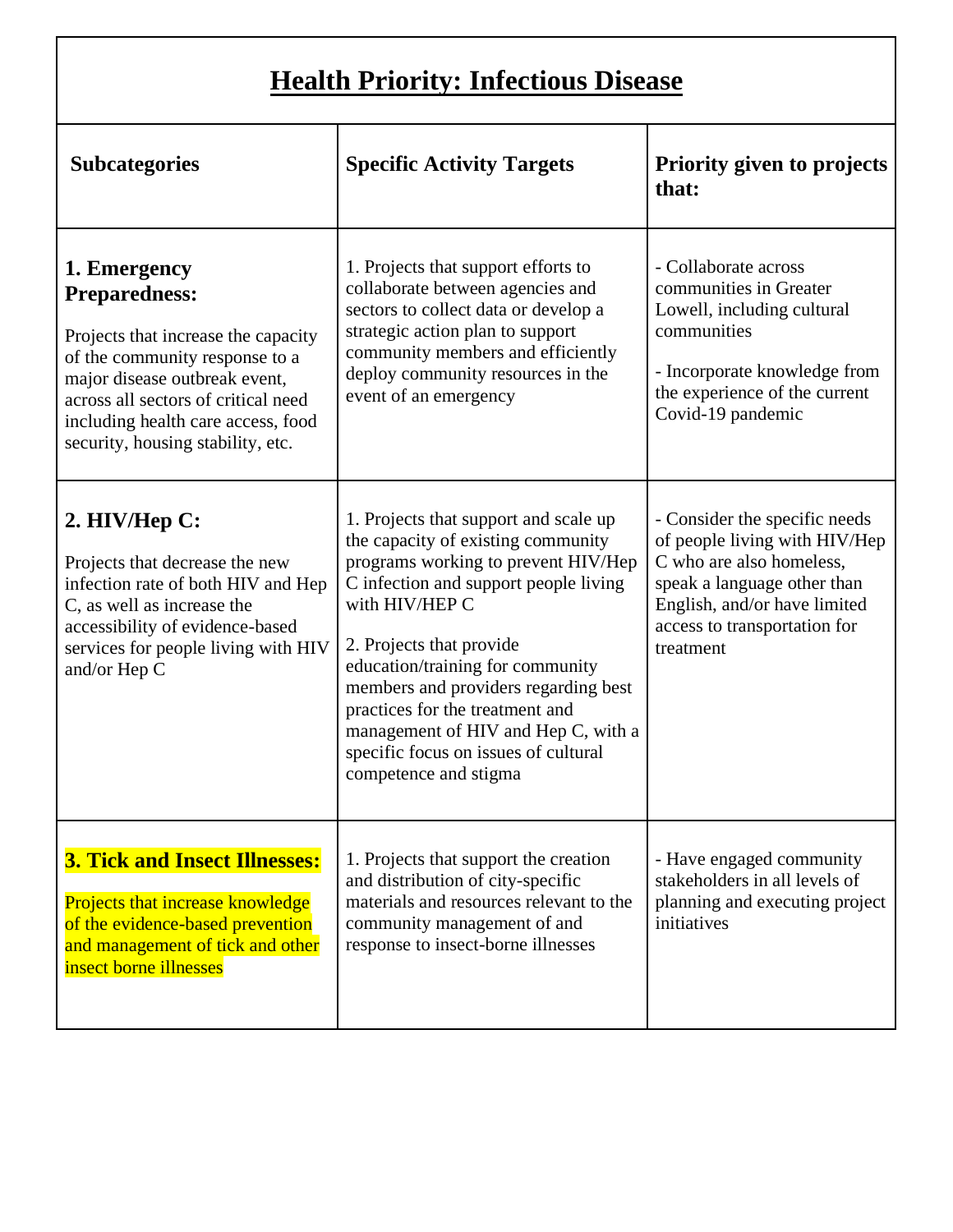| <b>4. Vaccines:</b>                                                                                                                                                                             | 1. Projects that promote the<br>dissemination of evidence-based                                                              | - Incorporate cultural and<br>language considerations into |
|-------------------------------------------------------------------------------------------------------------------------------------------------------------------------------------------------|------------------------------------------------------------------------------------------------------------------------------|------------------------------------------------------------|
| Projects that increase the<br>proportion of individuals reporting<br>timely and appropriate<br>vaccinations (including childhood<br>vaccinations and yearly<br>vaccinations, like the flu shot) | education and resources regarding<br>timely and appropriate vaccinations<br>2. Projects that provide vaccination<br>services | the creation and distribution                              |

| <b>Health Priority: Housing and the Built Environment</b>                                                                                                                                              |                                                                                                                                                                                                                                                                             |                                                                                                                                                                                                                                                     |
|--------------------------------------------------------------------------------------------------------------------------------------------------------------------------------------------------------|-----------------------------------------------------------------------------------------------------------------------------------------------------------------------------------------------------------------------------------------------------------------------------|-----------------------------------------------------------------------------------------------------------------------------------------------------------------------------------------------------------------------------------------------------|
| <b>Subcategories</b>                                                                                                                                                                                   | <b>Specific Activity Targets</b>                                                                                                                                                                                                                                            | <b>Priority given to</b><br>projects that:                                                                                                                                                                                                          |
| 1. Affordable Housing:<br>Projects that Increase the<br>number of community<br>members in safe, stable,<br>affordable housing                                                                          | 1. Projects that engage in policy advocacy at<br>the local, state or national level to promote<br>policies that protect or promote affordable<br>housing<br>2. Projects that support individuals and<br>families in securing safe housing                                   | - Include input from<br>community stakeholders<br>directly impacted by<br>housing needs/issues<br>- Consider the varying and<br>disparate burdens of<br>housing for homeowners,<br>renters, multi-family homes,<br>people who are homeless,<br>etc. |
| 2. Transportation:<br>Projects that build capacity to<br>address transportation<br>limitations for individuals and<br>communities                                                                      | 1. Projects that provide direct transportation<br>support to individuals, with considerations<br>given for sustainability and scale up<br>2. Projects that contribute to the collection of<br>baseline data reflecting current community<br>transportation assets and needs | - Include input from<br>community stakeholders<br>directly impacted by<br>transportation needs                                                                                                                                                      |
| 3. Accessibility:<br>Projects that increase the<br>accessibility of public spaces<br>in the Greater Lowell area<br>particularly for people with<br>limited mobility due to age or<br>disability status | 1. Projects that facilitate collaboration<br>between local stakeholder agencies and<br>advocacy groups to conduct needs<br>assessments or implement accessibility<br>projects                                                                                               | - Have engaged community<br>stakeholders in all levels of<br>planning and executing<br>project initiatives                                                                                                                                          |
|                                                                                                                                                                                                        |                                                                                                                                                                                                                                                                             |                                                                                                                                                                                                                                                     |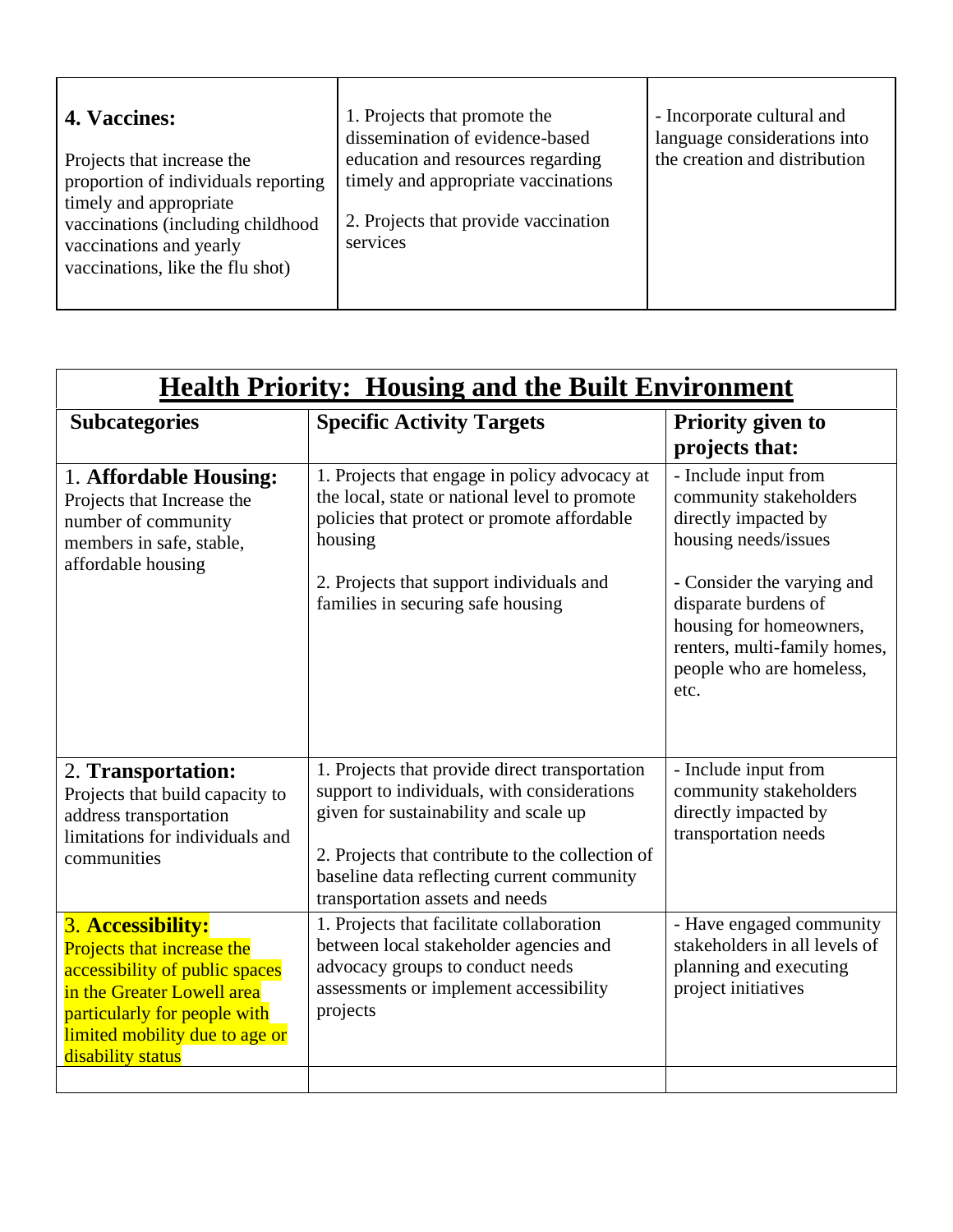# **Health Priority: Maternal-Infant Health**

| <b>Subcategories</b>                                                                                                                                                                                                                                 | <b>Specific Activity Targets</b>                                                                                                                                                                                                                                                                                               | Priority given to projects that:                                                                                                                                                                                                                                                                                                                                            |
|------------------------------------------------------------------------------------------------------------------------------------------------------------------------------------------------------------------------------------------------------|--------------------------------------------------------------------------------------------------------------------------------------------------------------------------------------------------------------------------------------------------------------------------------------------------------------------------------|-----------------------------------------------------------------------------------------------------------------------------------------------------------------------------------------------------------------------------------------------------------------------------------------------------------------------------------------------------------------------------|
| <b>1. Family Planning:</b><br>Projects that decrease the rate of<br>teen (or otherwise unplanned)<br>pregnancy as well as increase the<br>quality of and accessibility to<br>resources for young parents to<br>help them achieve family<br>wellbeing | 1. Projects that support the<br>delivery of comprehensive<br>sexuality education to youth<br>2. Projects that provide<br>perinatal education and<br>resources to young parents<br>3. Projects that provide<br>tangible pregnancy prevention<br>resources (e.g. contraception,<br>condoms, etc.).                               | - Take into consideration participants'<br>need for flexible scheduling,<br>transportation, and/or childcare<br>- Consider the various cultural<br>considerations that contribute to family<br>planning decision making, including<br>the use of contraception, delegation of<br>parenting responsibilities, etc.<br>- Offer materials or services in<br>multiple languages |
| 2. Perinatal Mental Health:<br>Projects that promote maternal<br>mental wellbeing through the use<br>of evidence-based prevention and<br>intervention approaches, including<br>screening and services                                                | 1. Projects that offer training to<br>providers regarding<br>identification of and responses<br>to perinatal mental health<br>needs<br>2. Projects that support the<br>scale up of existing resources<br>to support perinatal mental<br>wellbeing, including support<br>groups, educational services,<br>and clinical services | - Adapt of design materials to meet<br>language and cultural diversity<br>considerations<br>- Consider the wide range of perinatal<br>mental health needs including the<br>management of pregnancy in the<br>context of a pre-existing mental health<br>need, perinatal health and trauma,<br>postpartum mental health and mental<br>health after pregnancy or infant loss  |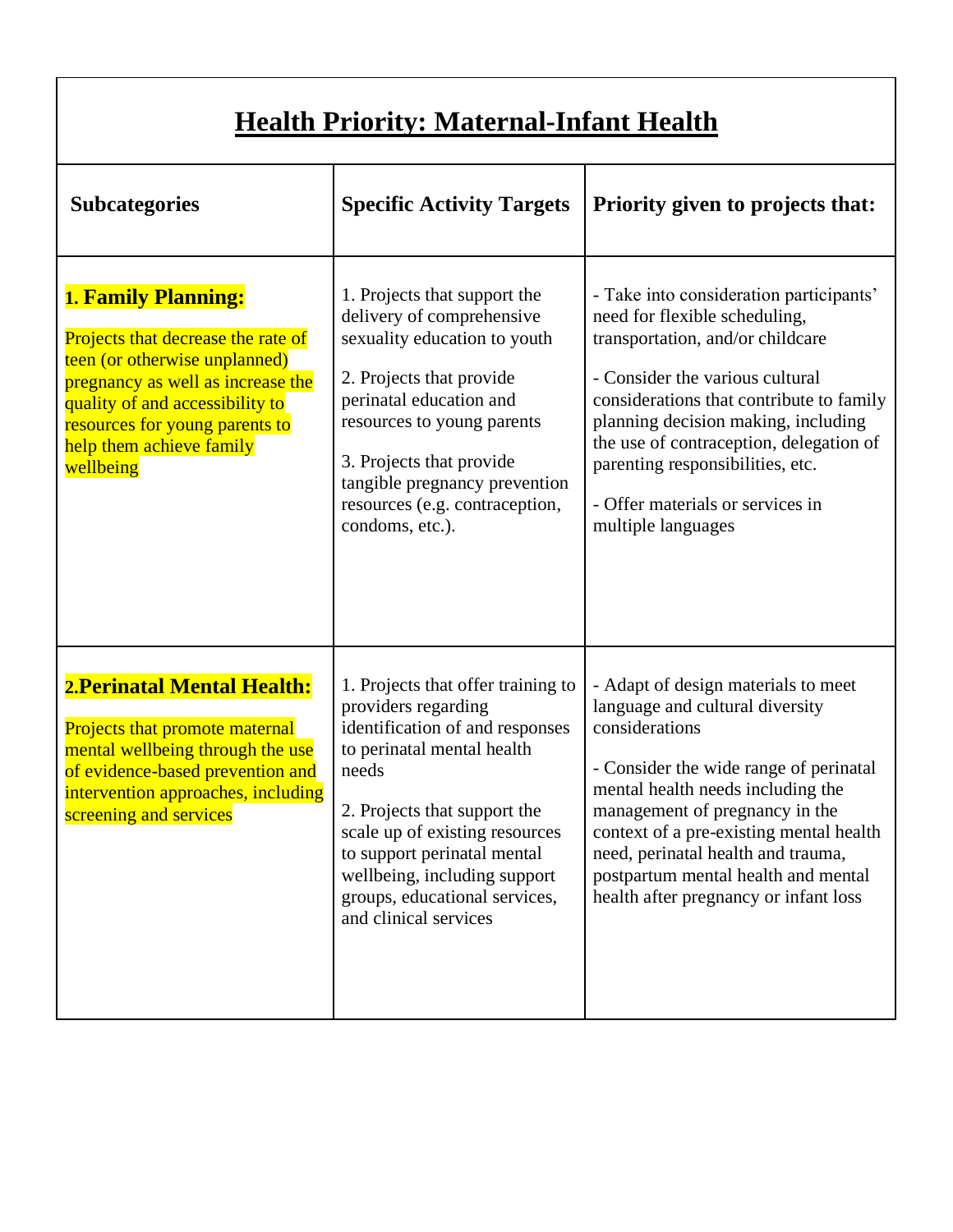| 3. Maternal-Infant<br><b>Mortality and Morbidity:</b><br>Projects that increase the<br>awareness and deployment of<br>evidence-based interventions to<br>reduce the disparate burden of<br>maternal-infant mortality and<br>morbidity             | 1. Projects that support the<br>collection of local data<br>regarding perinatal experiences<br>specific to populations in the<br>Greater Lowell area<br>2. Projects that support efforts<br>to increase the number of<br>pregnant people attending<br>perinatal health care visits<br>3. Projects that promote<br>awareness and education<br>regarding disparities in<br>maternal and infant mortality,<br>particularly in regards to the<br>role of racism in maternal and<br>infant mortality | - Have engaged community<br>stakeholders in all levels of planning<br>and executing project initiatives<br>- Specifically address disparities in<br>maternal-infant mortality |
|---------------------------------------------------------------------------------------------------------------------------------------------------------------------------------------------------------------------------------------------------|-------------------------------------------------------------------------------------------------------------------------------------------------------------------------------------------------------------------------------------------------------------------------------------------------------------------------------------------------------------------------------------------------------------------------------------------------------------------------------------------------|-------------------------------------------------------------------------------------------------------------------------------------------------------------------------------|
| <b>4. Infant Feeding:</b><br>Projects that increase quality and<br>availability of resources available<br>to families who want to breastfeed<br>their babies, as well as promote<br>standards for safe bottle-feeding of<br>non-breastfed infants | 1. Projects that promote<br>continuing education about<br>breastfeeding and safe bottle-<br>feeding, particularly education<br>for health care providers but<br>also for families<br>2. Projects that involve<br>advocacy for policies that<br>support evidence-based infant<br>feeding practices                                                                                                                                                                                               | - Incorporated cultural and language<br>considerations into the creation and<br>distribution of materials and content                                                         |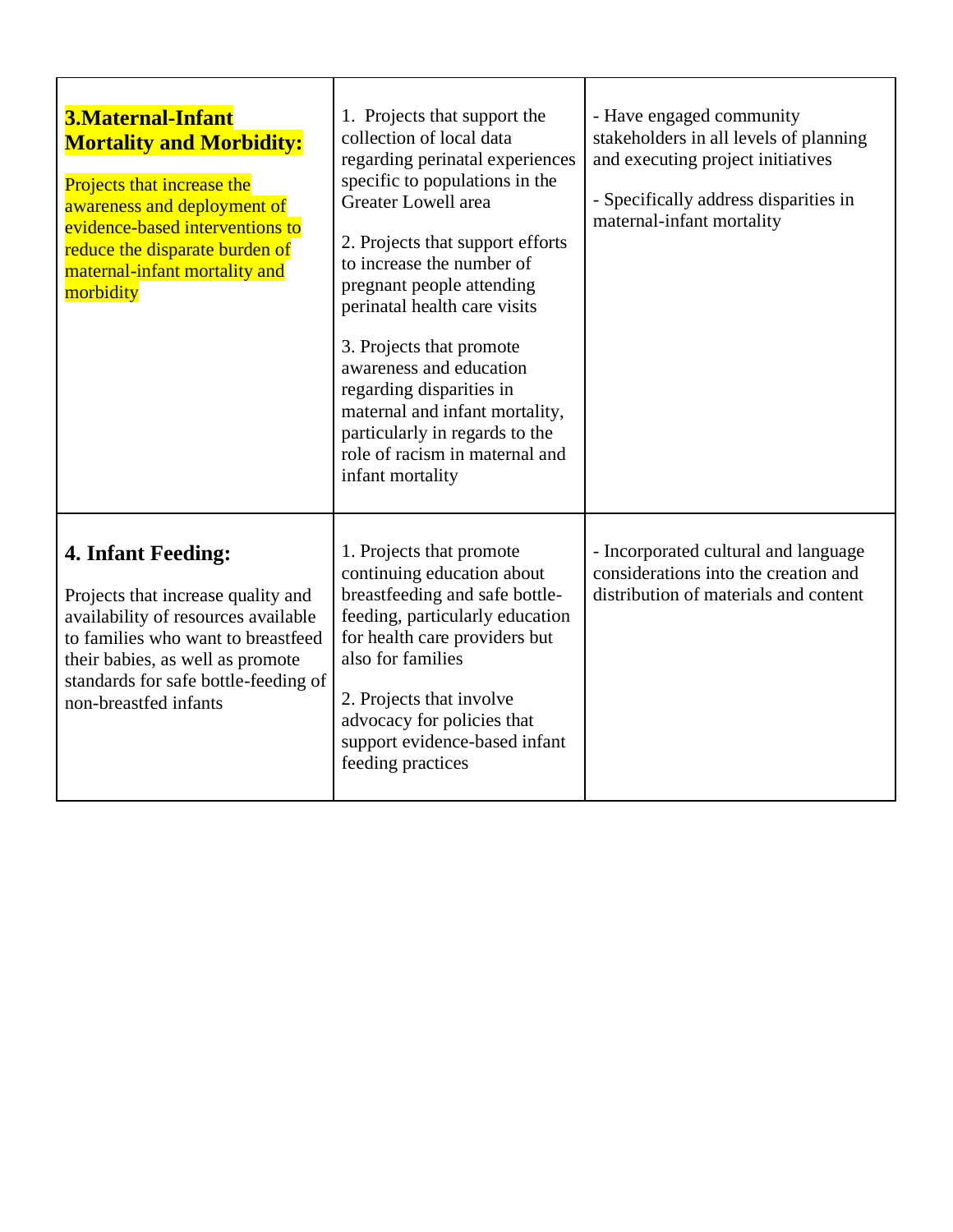| <b>Health Priority: Safety and Violence</b>                                                                                                                                            |                                                                                                                                                                                                                                                                                                                                                                                      |                                                                                                                                                                                                                                                                                                                                                                                                                    |  |
|----------------------------------------------------------------------------------------------------------------------------------------------------------------------------------------|--------------------------------------------------------------------------------------------------------------------------------------------------------------------------------------------------------------------------------------------------------------------------------------------------------------------------------------------------------------------------------------|--------------------------------------------------------------------------------------------------------------------------------------------------------------------------------------------------------------------------------------------------------------------------------------------------------------------------------------------------------------------------------------------------------------------|--|
| <b>Subcategories</b>                                                                                                                                                                   | <b>Specific Activity Targets</b>                                                                                                                                                                                                                                                                                                                                                     | Priority given to projects that:                                                                                                                                                                                                                                                                                                                                                                                   |  |
| <b>1. Domestic Violence:</b><br>Projects that increase<br>knowledge and<br>accessibility of resources<br>for people experiencing<br>domestic violence                                  | 1. Projects that support efforts to build<br>the capacity of existing community<br>programs to prevent domestic violence<br>and support survivors and their<br>families                                                                                                                                                                                                              | - Consider the factors that limit access<br>to services, like transportation,<br>insurance/cost, immigration status,<br>mobility, language, etc.<br>- Protect the confidentiality of<br>participants in programs<br>- Reflect the way things like housing,<br>poverty, mental health, immigration<br>status, and substance use impact<br>domestic violence (and strategies for<br>responding to domestic violence) |  |
| 2. Sexual Assault:<br>Projects that reduce the<br>occurrence of sexual<br>assault and rape through<br>both primary prevention<br>efforts as well as programs<br>that support survivors | 1. Projects that provide education and<br>resources to reduce gender-based<br>violence, including workshops that<br>address health masculinity, violence in<br>the LGBTQ community, and the<br>prevention of sexual violence<br>2. Projects that create, distribute, and<br>make visible the various resources<br>available to people who have<br>experienced rape or sexual assault | - Include evidence-based and<br>culturally competent training and<br>education<br>- Incorporate language and cultural<br>diversity<br>- Consider gender and sexual identity<br>diversity are core components of<br>programming<br>- Ensure representation of the<br>community in the leadership of this<br>program/agency                                                                                          |  |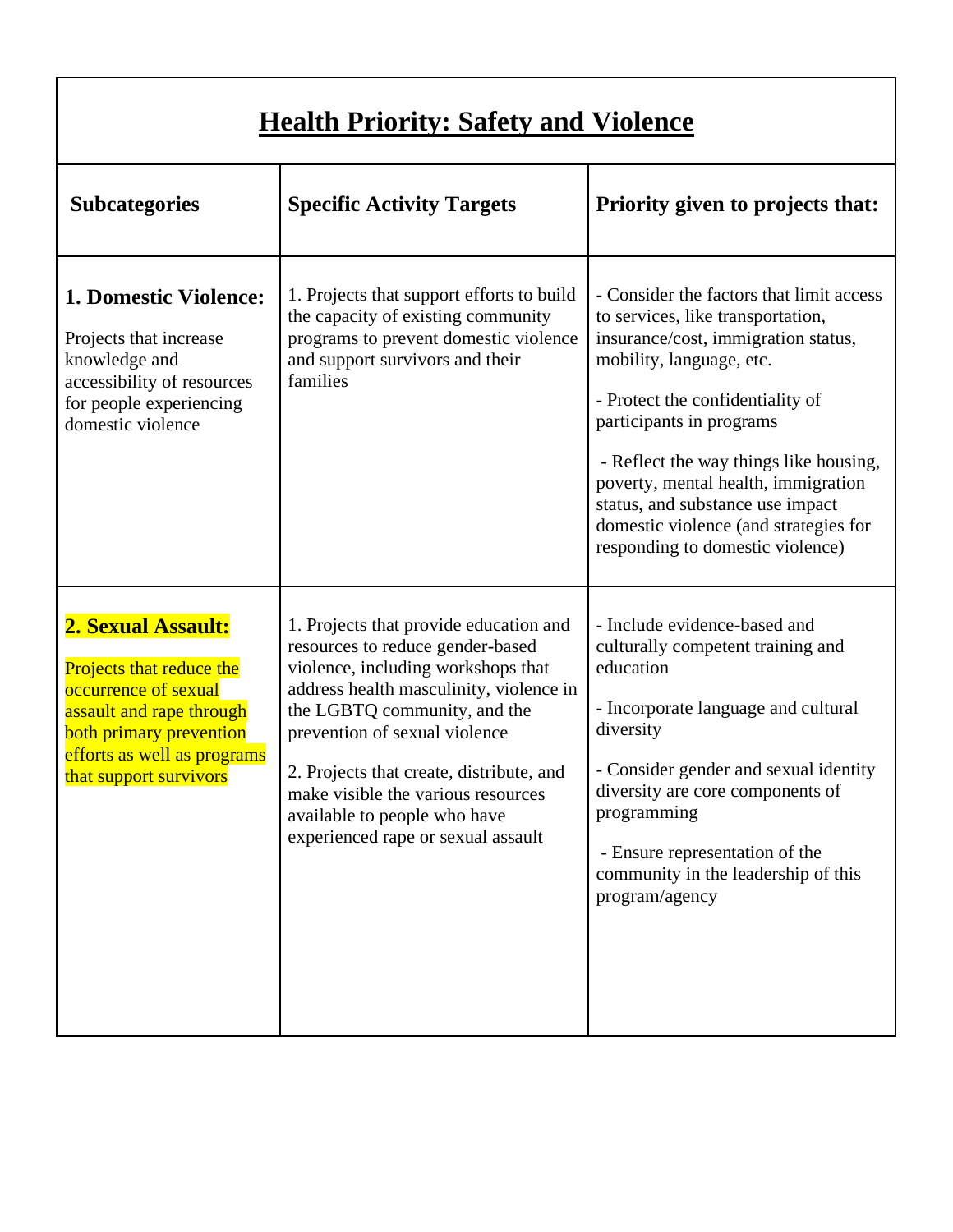| 3. Bullying:<br>Projects that increase<br>awareness and deployment<br>of evidence-based<br>interventions addressing<br>interpersonal violence and<br>bullying in high-risk<br>settings                                                                                               | 1. Projects that provide education and<br>skills through a range of approaches<br>(e.g. film screenings, panel<br>discussions, trainings) for community<br>members on approaches to preventing,<br>addressing and responding to bullying<br>and interpersonal violence | - Engage with members of the<br>population of interest as key<br>stakeholders<br>- Specifically target high risk settings<br>including schools and elder care<br>facilities<br>-Consider the intersections of bullying<br>and discrimination, particularly<br>discrimination based on race,<br>immigration status, gender, gender<br>identity, sexuality, and income |
|--------------------------------------------------------------------------------------------------------------------------------------------------------------------------------------------------------------------------------------------------------------------------------------|------------------------------------------------------------------------------------------------------------------------------------------------------------------------------------------------------------------------------------------------------------------------|----------------------------------------------------------------------------------------------------------------------------------------------------------------------------------------------------------------------------------------------------------------------------------------------------------------------------------------------------------------------|
| 4. Discrimination:<br>Projects that decrease the<br>perpetration of<br>discrimination on the basis<br>of several identified<br>domains, particularly<br>perpetration of<br>discrimination by public<br>workers, care providers, or<br>others in positions of<br>leadership and power | 1. Projects that support efforts to build<br>the capacity of existing community<br>programs to prevent discrimination<br>and violence and support anti-<br>discrimination advocates in their<br>programming and policy actions                                         | - Engage with members of the<br>population of interest as key<br>stakeholders<br>- Demonstrate effort to prevent<br>retaliatory effects                                                                                                                                                                                                                              |

Grant awards cannot be used to fund capital or overhead expenses. Non-profit organizations or public entities (such as municipalities, schools, health institutions and services) are eligible to apply.

Please consider participating in one or more of the following GLHA task forces designed to bring community partners together to address these issues:

- · **Behavioral Health Task Force**
- · **Substance Use and Prevention Task Force**
- **Health Equity Task Force**
- · **Maternal/Child Health Task Force**
- · **Healthy Eating and Living Task Force**
- · **Housing & Built Environment Task Force**

*We also acknowledge other collaborative/leading efforts addressing these health priority areas (e.g., the members/work of the Asthma Coalition of Greater Lowell).*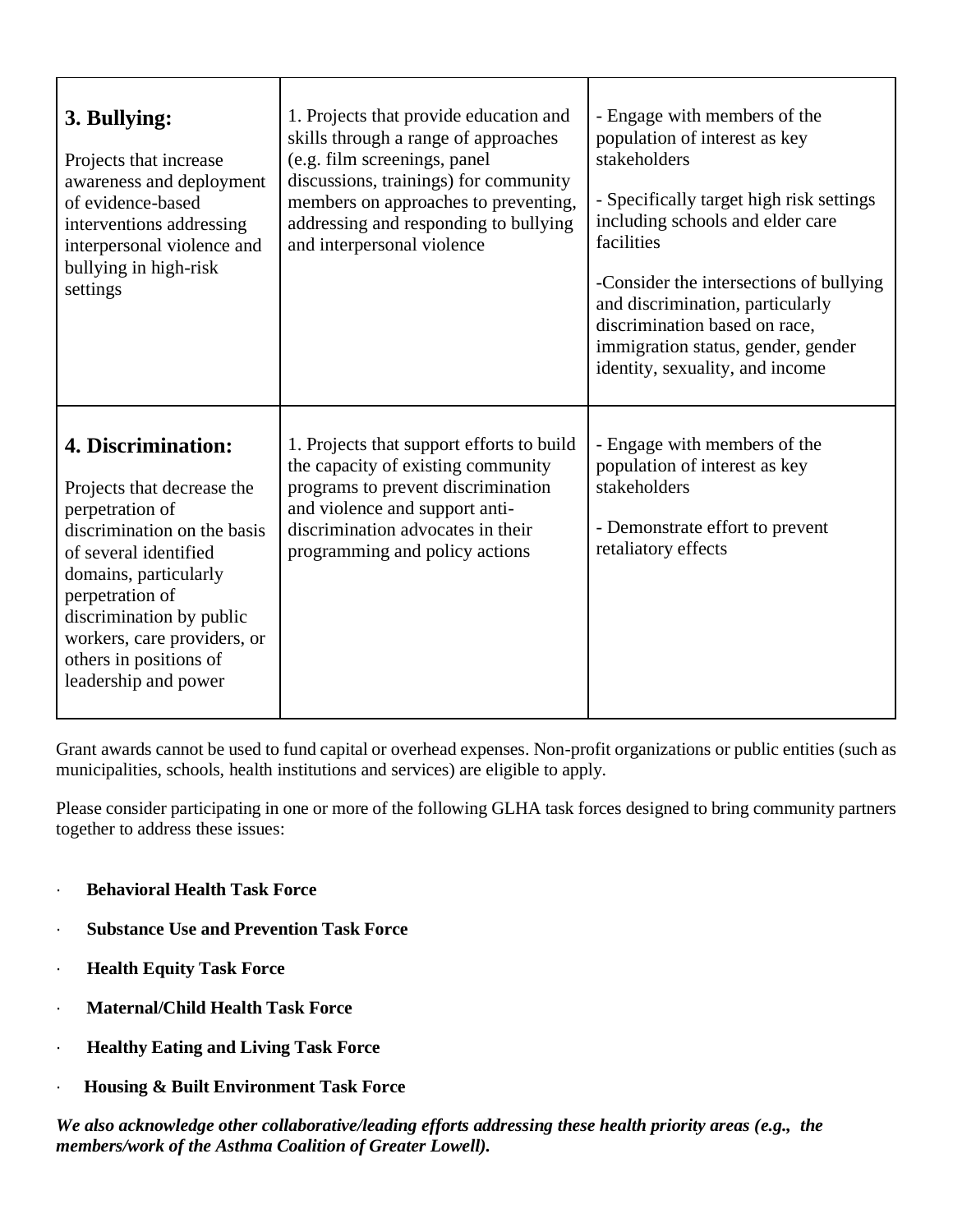Service area must be within the CHNA 10 designated by the Department of Public Health. Those communities include Billerica, Chelmsford, Dracut, Dunstable, Lowell, Tewksbury, Tyngsboro, and Westford. Towns outside the CHNA 10 service area may serve as partners on grants. Organizations not currently participating in above task forces are encouraged to apply and welcome to join the task forces. Preference will be given to projects that serve low-income, vulnerable, minority and/or at-risk communities. *(\*Additional task forces may be established to meet priority areas if not currently being met.)*

## **Award Amount and Eligibility**

Three hundred and fifty-five thousand dollars will be allocated to support efforts of these critical health issues. Grants will be awarded at the discretion of the review committee. Awards will not be given to individuals or be used for scholarships.

**Criteria** - \$355,000 will be allocated to grants ranging from \$5,000-\$100,000.

## **Award Criteria**

Completed applications will be judged on the following criteria:

- Project fits into the health priority areas and subcategories identified. Projects can include multiple health priority areas/subcategories.
- Project addresses a health priority area that has not been previously funded through the GLHA
- Incorporates a plan to meet **National CLAS Standards**
- Identifies the equity disparities for the target population AND includes the plan to address those disparities
- Clear explanation of the proposed project and demonstration of the impact the project will have on target audience.
- Clear, demonstrated health need supported by available data
- Clear, measurable goals and objectives
- Realistic timeline for implementation of project
- Explanation of expected outcomes
- Demonstrated plan for evaluation to measure program success
- Demonstrated collaborative efforts with other community organizations that are part of the system of care for the stated target population
- Plan for sustainability of funded program in future years
- Appropriate budget (Project budget and justification) *\*See budget example*
- MUST meet all scoring requirements

#### \*\*\*Priority will be given to projects not previously funded\*\*\*

#### **Application Process**

Applicants must complete the following application and may apply for up to **\$100,000.** Funds must be used to advance the objectives of the proposed program and will be reviewed accordingly. An organization may only submit **one**  proposal as the lead organization, but can be listed as a collaborator on others.

### *Required Pages and Information*

In addition to the **cover sheet**, **narrative page**, and **budget**, an application will only be considered complete when it includes the following supporting documents:

- Updated list of your Board of Directors or Board of Selectmen
- Federal tax-exempt letter including tax identification number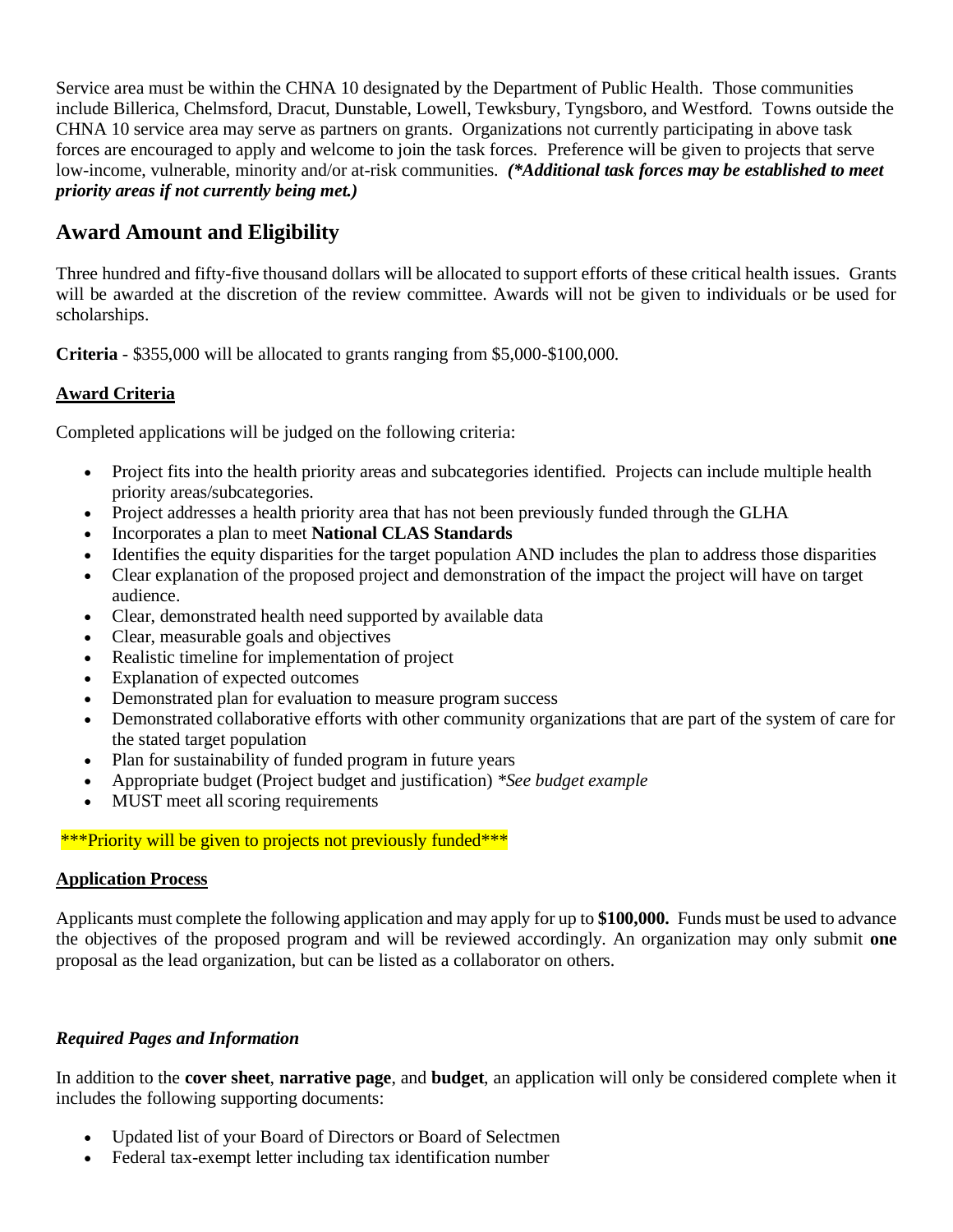• Most recent 990 filing (if applicable)

Letters of commitment are preferred to letters of support, but are not required. Please do not include more than 4 total letters of commitment/support.

#### **SCORING and REQUIREMENTS**

A grant review committee will review and score all applications based upon the previously stated award criteria. Scores will be weighted as follows for a total of **50 points**.

- Grants **will not** be accepted if received after 4pm on Thursday, July 21, 2022 no exceptions. This includes ALL attachments.
- **\*Requirement***\*– Applications must be scanned and sent as one PDF document.* This includes ALL attachments. Applications sent as multiple documents will not be reviewed, no exceptions.
- Applications **will not be accepted** if required font and margins sizes are not met. **(Required:** 12 pt. font, Times New Roman, no less than 1-inch margin)
- Application, **including** cover sheet, narrative, and budget, may not exceed **seven** pages.
- Application Meets Specific Priority Area 5 Points (To achieve a score of 5 points in this section, you must identify at least one health priority area, and at least one subcategory (for example: Health Priority Area: Mental Health, Subcategory: Suicide)
- Plan to incorporate National CLAS Standards 5 points (To achieve a score of 5 points in this section, you must have a well-developed plan to incorporate CLAS standards.)
- **Demonstration of Program/Project Need** 10 points
	- o Well-designed project that fits into the priority area.
	- o Clear, demonstrated health need supported by available data
- **Clearly Identified Target Population** 5 points

Include justification of why you have selected that population. Has this population been identified as at-risk in the CHNA & CHIP? *\*Pay close attention to "Priority will be given to" Section.*

- **Project plan, objectives, and proposed outcomes** 20 points
	- o Clear explanation of proposed project and demonstration of the impact the project will have on increasing and or improving healthcare services provided to target population.
	- o Clear, measurable goals and objectives and realistic timeline for implementation of project.
	- o Explanation of expected outcomes.
	- o Demonstrated plan for evaluation to measure program success.
	- o Demonstrated collaborative efforts with other community organizations that are part of the system of care for the stated target population.
- **Budget and Justification** 5 points
	- o Is there a plan for sustainability beyond the duration of this grant?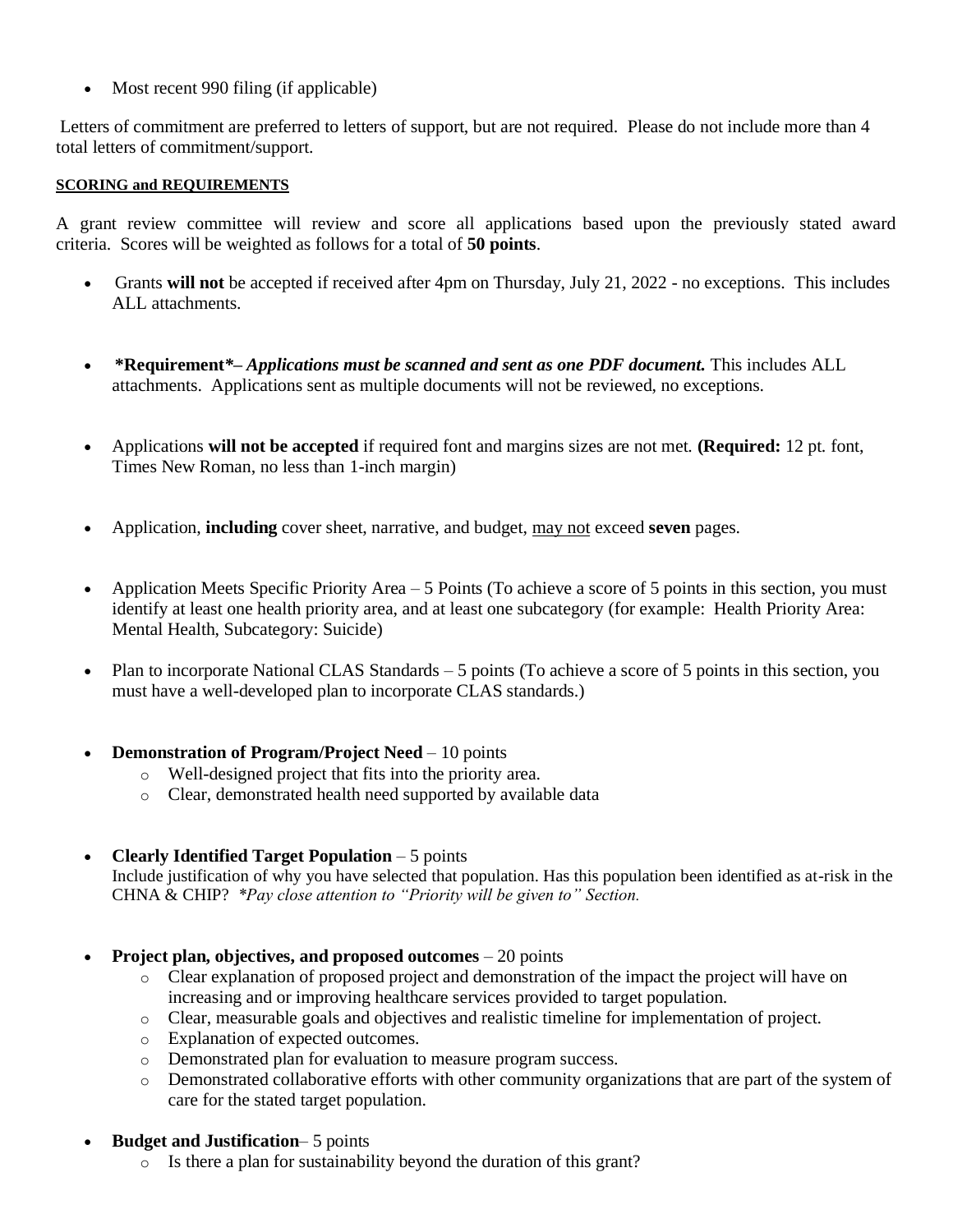- $\circ$  Budget it itemized and has clear budget justification for the total amount being requested.
- o Is there additional matching/contributing funds and in-kind services?
- o Did you utilize the Budget example/template?

#### **Deadlines**

The RFP will be released on Friday, June 10, 2022. All grant applications must be received **no later than 4:00pm on Thursday, July 21, 2022.** Applications can be sent by **email** (preferred method) to **grants@greaterlowellhealthalliance.org** or by **mailing a hard copy** to:

Kerrie D'Entremont Greater Lowell Health Alliance 295 Varnum Ave, Lowell, MA 01854

All **questions or concerns** in regard to this RFP may be directed to Kerrie D'Entremont at 978-934-8368 or at kdentremont@greaterlowellhealthalliance.org until 4:00 pm on Friday, July 15, 2022. *(\*One week prior to deadline)*

Grant recipients will be notified by **September 30, 2022.** 

| <b>IMPORTANT DATES</b>                                         |                                                                                                     |  |  |
|----------------------------------------------------------------|-----------------------------------------------------------------------------------------------------|--|--|
| <b>RFP</b> released                                            | June 10, 2022                                                                                       |  |  |
| <b>GLHA Grant Info Session:</b><br>*Attendance is not required | June 23, 2022 (Thursday)<br>Time: 11-1pm<br>RSVP to-Amanda.clermont@greaterlowellhealthalliance.org |  |  |
| *NEW* Letter of Intent - DUE                                   | June 27, 2022                                                                                       |  |  |
| <b>Deadline for questions</b>                                  | <b>July 15, 2022</b>                                                                                |  |  |
| <b>Application deadline</b>                                    | July 21, 2022 (*Thursday/4PM)                                                                       |  |  |
| <b>Grant recipients notified</b>                               | <b>September 30, 2022</b> (Announced to public at GLHA Annual Meeting<br>in October)                |  |  |

#### **Requirements of Recipient Organizations**

Successful applicants will be expected to:

Assign a representative to participate in the GLHA task force aligned with their project, if they have not already done so.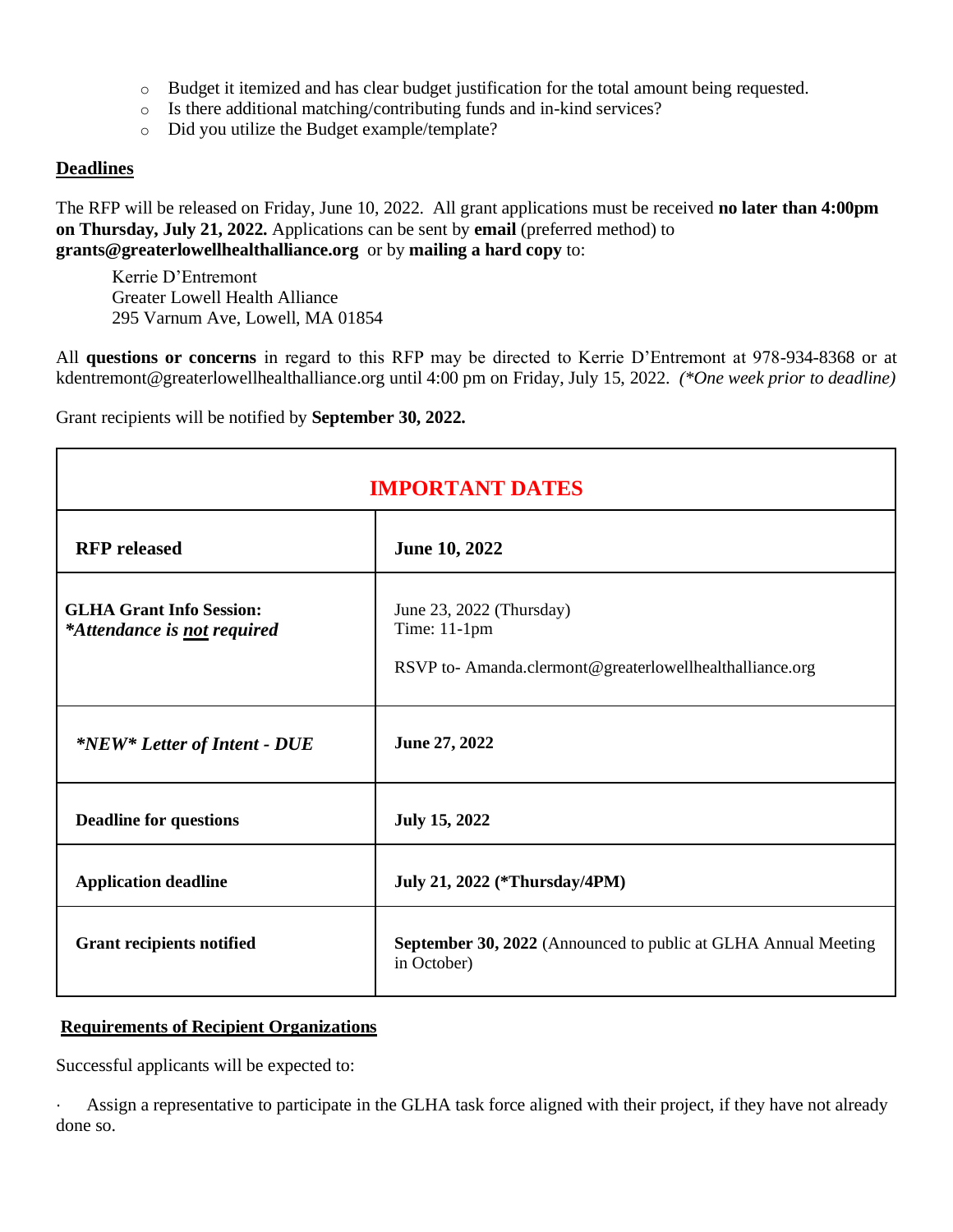· Submit a *progress report* six months after receiving the award and a *summary report* within three months following the completion of the funded project.

- · Graphic display of the completed project for the 2021 GLHA annual meeting in October.
- Money is to be spent out in a 12-month period or returned to GLHA.

When filling out the application, ask yourself the following questions:

*1) Does the project meet the RFP requirements, including priority areas and service area of the CHNA10?*

- *2) Is your project collaborative?*
- *3) Are program outcomes clearly defined?*
- *4) Are objectives expressed in quantitative terms?*
- *5) Is the timetable feasible in relation to the objectives?*
- *6) Are methods clearly described?*
- *7) Are methods explicitly related to specific objectives?*
- *8) Are the methods appropriate for achieving the desired results?*
- *9) Is the program as described likely to produce the desired impact?*
- *10) Is an appropriate method for evaluating the program clearly described?*
- *11) Is the budget reasonable in relation to the stated objectives of the program?*
- *12) Is the CHNA funding a percentage of the entire budget?*

13) *Are expenses adequately explained?*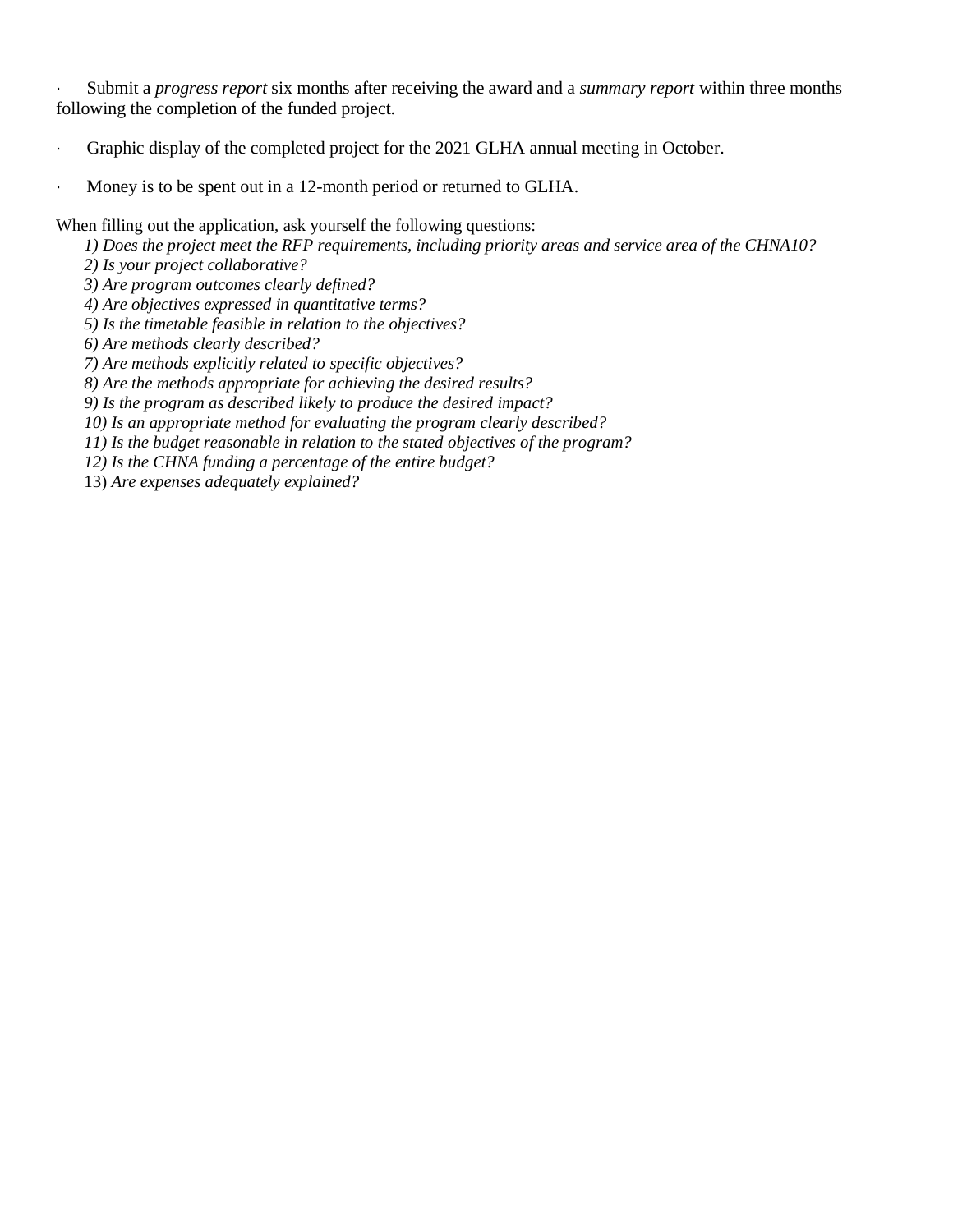

## **GREATER LOWELL HEALTH ALLIANCE 2022/2023 COMMUNITY HEALTH INITIATIVES GRANT**

## **APPLICATION FORM**

*Please include the Application Form as the Cover Page. Complete all of the following information.*

| List the name(s) of all active members on specific GLHA task force or other lead effort (ie. GL Asthma Coalition): |  |  |
|--------------------------------------------------------------------------------------------------------------------|--|--|
| NOTE: If your organization has a fiscal agent/conduit other than the applicant named above, please complete        |  |  |
| the following information.                                                                                         |  |  |
|                                                                                                                    |  |  |
|                                                                                                                    |  |  |
|                                                                                                                    |  |  |
|                                                                                                                    |  |  |
|                                                                                                                    |  |  |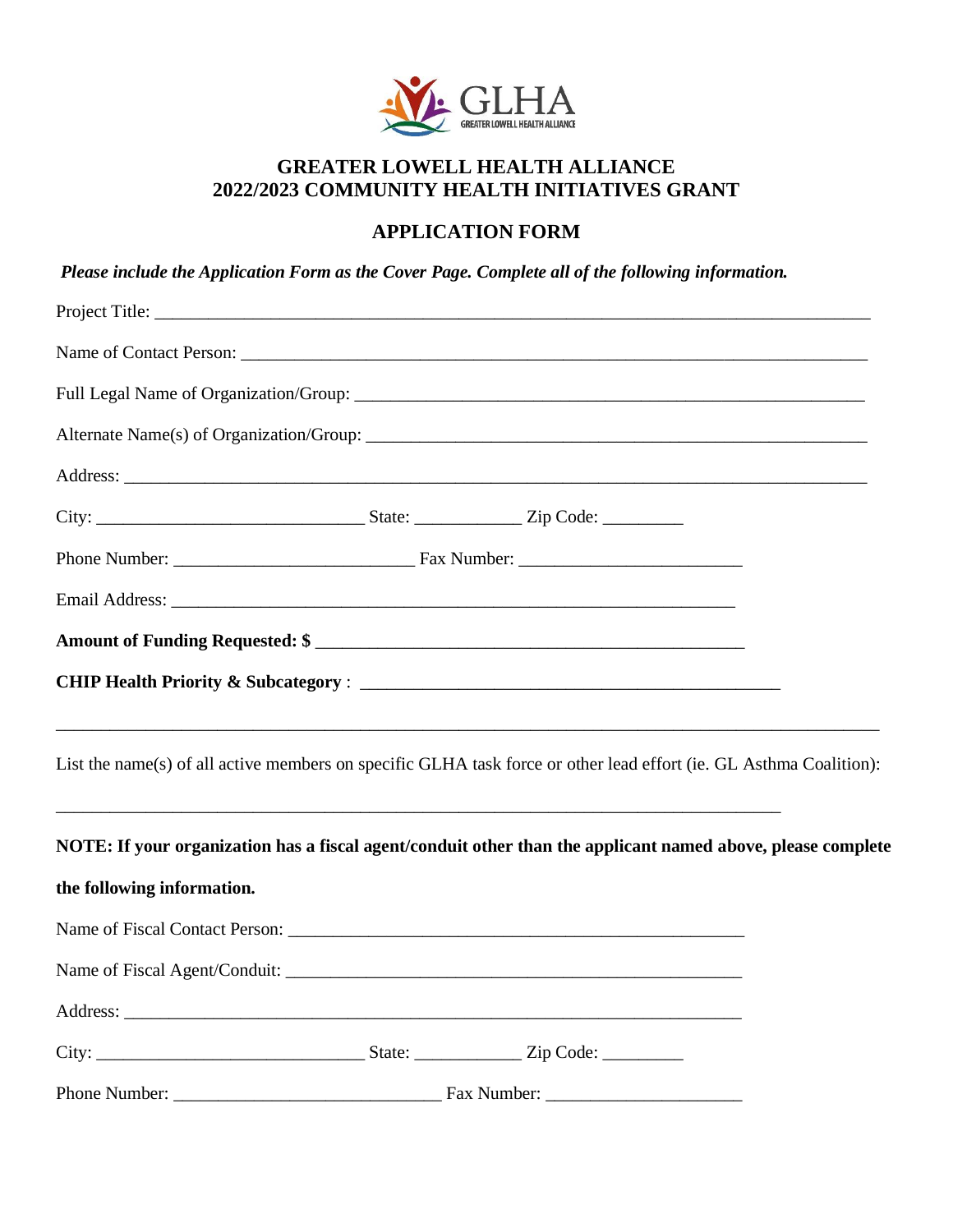## **NARRATIVE**

Please answer the following questions about your project. Application, **including** cover sheet, and narrative may not exceed **seven** pages using one inch margins and 12 pt. Times New Roman font.

#### *Required Pages and Information*

In addition to the **cover sheet**, **narrative page**, and **budget**, an application will only be considered complete when it includes the following supporting documents:

- o Updated list of your Board of Directors or Board of Selectmen
- o Federal tax exempt letter including tax identification number
- o Most recent 990 filing (if applicable)

Letters of commitment are preferred to letters of support, but are not required. Please do not include more than 4 total letters of commitment/support.

#### **Additional RFP Requirements:**

- · List the name(s) of all active members on specific GLHA task force or relevant collaboration
- · List the CHIP health priority & subcategory on application form project aims to achieve.
- · Required: 12 pt. font (Times New Roman) with 1-inch margins
- · Describe timeline of task to be completed with specific dates
- · Please see section **"SCORING and REQUIREMENTS"**

#### **I. Organizational Overview**

Provide a brief overview of your organization's mission, history, and details of your organizational structure. Describe who you are, why you exist, and what you do. Detail your history to date, including the age of your organization and key accomplishments or areas of significant work in the community. Include your size, structure, and who is involved with the organization in **no more than one page**.

#### **II. Proposal Summary**

Provide a brief overview of the proposed project, in no more than **one paragraph**.

#### **III. Project Description**

Include: a statement of the community need based on available data, the target population, estimated number of people that will be impacted, overall purpose of the project, how this project will increase or improve services in the Greater Lowell area, specific barriers your project may address, and expected outcomes. Outline specific project goals and objectives and include a timeline for each of them. Identify your goals by number. Please note that objectives must